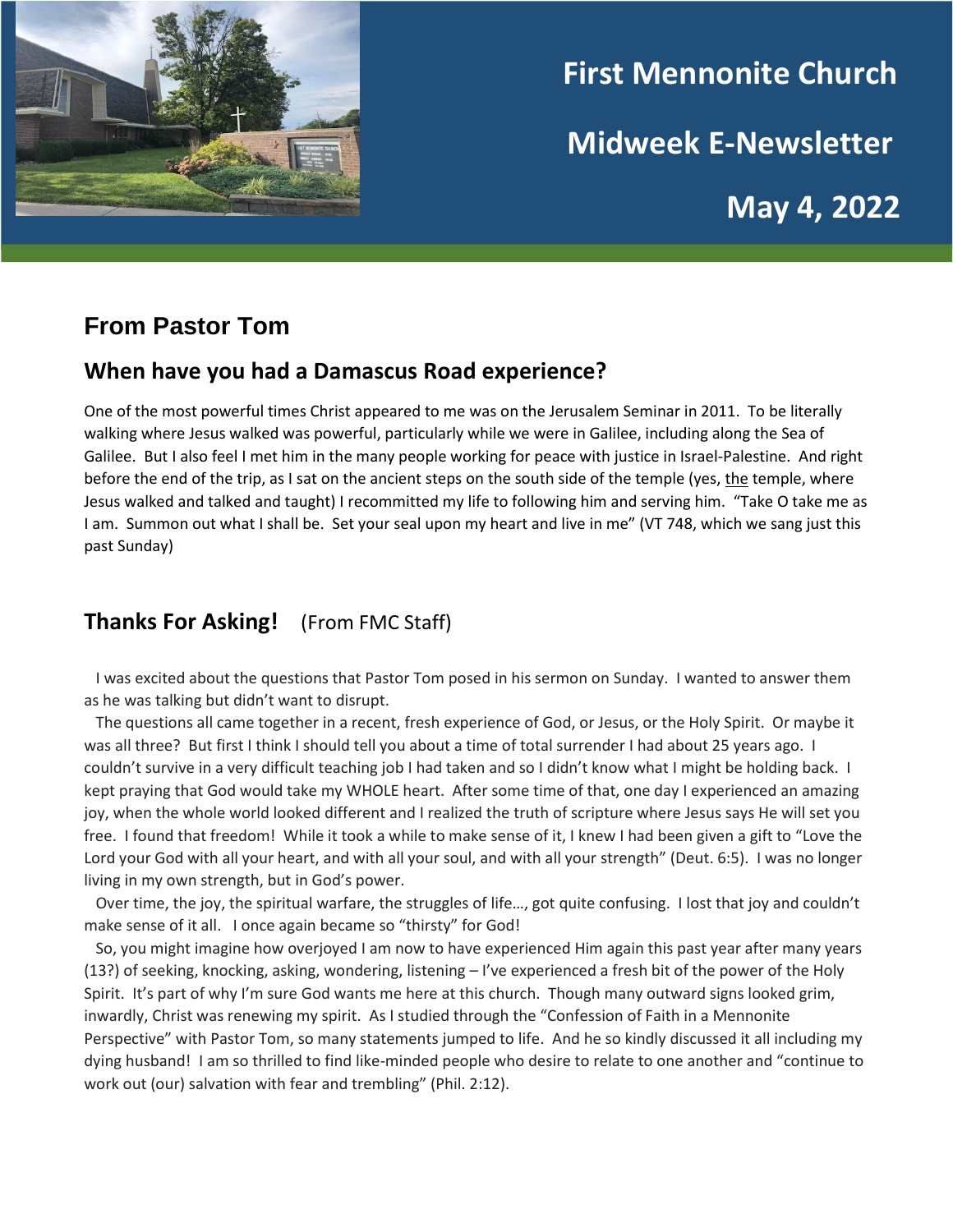So much I have learned. Now God has taught me the  $2<sup>nd</sup>$  commandment – "Love your neighbor as yourself" (Mark 12:31). [I have to chuckle. At retirement age, I've finally got to the  $2^{nd}$  commandment. I think I'm on the slow learning track! God is SO PATIENT!] It is such a messy, complicated story, but I'll save some for another day. Thanks for asking, Pastor Tom! Sue Buchholz

While I was growing up, I had a mind of my own. I was taught about the Lord, but I didn't think I needed to follow Him. My self-sufficient attitude continued as I became a teenager and even after I got married. We had our first baby, (Stuart) and he was such a blessing. My interest in the Lord came and went as the joys and sorrows of life came and went.

 Then our second child was born, Galen, but he passed away in only three days. My sister-in-laws were both pregnant at the same time and their children lived. I was heart broken and mad at God. Why did I have to lose my baby and they could keep theirs?

 Time passed and we had two other healthy children, Rochelle and Nichole. I loved being a mother and my heart began to soften toward God once again. I had cancer and survived. I tried to follow God now but found I would inevitably stray away again.

 One day, our oldest daughter invited me to go to a women's retreat in Texas. My experience there was fantastic! I was in awe hearing beautiful words spoken in "unknown tongues" and seeing others praying together and even some being healed. By the second day, I really experienced God's power, and told Him that if He would help me, I would follow Him for the rest of my life. I had finally accepted the Lord as my Savior.

 Life continues to have ups and downs, but now I'm praying that the Lord will use me to help others see what a marvelous life we have when we accept Him as our personal Lord and Savior. He helped me through my difficult times and I know I can trust Him. Donna Funk

## **Upcoming Events**

**TOMORROW - National Day of Prayer! Thursday, May 5th A couple of options for your day-**

- 1. **Our sanctuary will be open as a "place of prayer" from 9am to 2pm.** Come enjoy the beauty and quiet for your time with Father, Son and Holy Spirit.
- 2. **A service of prayer will be led by our community pastors (HAMA) at Trinity Mennonite church building**. At 7am donuts and coffee will be available. The 30-minute prayerservice will begin at 7:15 so you can still get to work by 8:00!
- **Andover Tornado Response**: The Kansas Mennonite Disaster Service Unit is responding to the recent Andover tornado. If you are interested in volunteering please contact Cleo Koop, Kansas Unit Chair at [cleohkoop@gmail.com](mailto:cleo.koop@gmail.com) or 316-282-0797.
- **Summer Food 4 Kids needs cookies**! Start your ovens! Dust off those cookie recipes! We will need approximately 150 every day! Choose your favorite variety. Deliver them to Trinity Mennonite Church, 211 S Elm, Monday thru Friday from 10:00-3:00. Thanks again for your help.
- **Western District meeting here at FMC, on May 15 @ 12:30pm.** All are welcome to join in as we meet with Kathy Newfeld-Dunn and Heidi Regier-Kreider from the Western District office. This will be a time of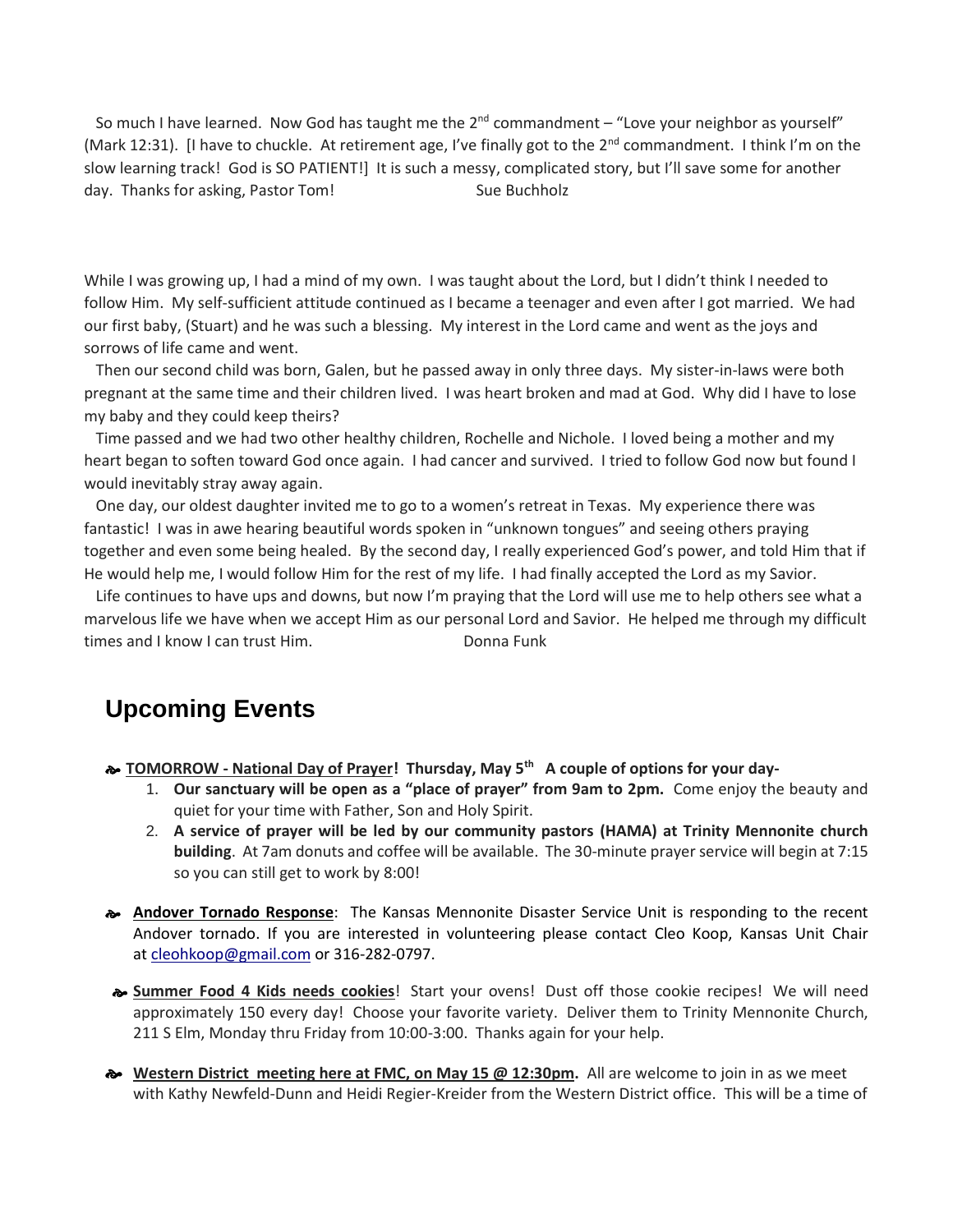listening and sharing regarding trust concerns voiced at the KIPCOR meeting last Fall. If you had not signed up earlier and wish to attend, please let Doug Bartel know. There will be a light lunch provided after the worship for those attending.

- Join the **WDC Church Planting Commission at 11am on May 11th for a zoom conversation** that considers how we can share our faith stories with our neighbors.
	- 1) How can we begin to have meaningful conversations with our neighbors?
	- 2) How do we talk about our experiences with Jesus?
	- 3) What unique perspectives might our faith community have to share?
	- 4) After sharing the story, how can we invite others into the story?

Join the conversation with the following Zoom link on May

11th: **<https://us02web.zoom.us/j/84792614360?pwd=V050eTluY2dzcFpmbUQyRjhEWHN4QT09>**

**MC USA's upcoming Special Session of the Delegate Assembly**, May 17-30, in Kansas City, Missouri. Housing deadline is TODAY, May 4. Registration deadline is May 16 for delegates and guests.

#### **Tabor College:**

**\*Voices of Conscience Exhibit**, Peace Witness during World War I. This is a nationally recognized touring exhibit hosted by Ebel Gallery on display April 30 – May 30.

**\*Sun., May 8 –** Concert Choir: "The Good Samaritan" 3pm

**\*Sat. May 14 –** Spring Instrumental Concert 7pm *[Pastor Tom will be a part of this one!]*

#### **Bethel college:**

**\*Weds., May 4 – Jazz on the Green at Bethel College, 8 p.m.** *(Memorial Hall in case of rain)*  **\*Sat., May 7 – Kauffman Museum first-Saturday bird walk, 7 a.m. start time** in the museum parking lot at the corner of Main and 27th streets in North Newton. Experienced birders lead a walk of 1-1.5 hours in Chisholm Park and on Sand Creek Trail (terrain is mostly wood-chip path and sometimes uneven/sloping).

 **\*Sun., May 8 – Woven and Open Road joint Mother's Day concert, 7 p.m.**, *Memorial Hall*  **\*Sat., May 14 – Spring choral concert, including pre-Europe tour program by the Bethel College Concert Choir, 4 p.m.**, *Memorial Hall*. **Please note that this is a change in date and time.**

# **Other Announcements**

- **Executivity Camp**! Students completing grades  $1 6$  are invited to select a skill that they would like to learn – painting, sewing, or cooking – and join us here at FMC. Please pray, talk to Jan Amstutz or Sue Buchholz, and consider if God would want you to join in any way with this ministry. You can help for any or all of the days - June 7, 9, 14, and 16. No thought or gift of time is too small!
- **& Special Offering this coming Sunday**: Bring your gifts for Hesston and Bethel Colleges on May 8th.

#### **MCC:**

\*Soon you will notice changes at the MCC building in North Newton, Kansas. Construction will address necessary repairs and updates to make the space more welcoming and safer for everyone as we strive to be good stewards of the MCC building and land. We ask for your patience and your prayers as we navigate continuing to do the work of MCC even during this construction process. If you have questions please email [centralstates@mcc.org](mailto:centralstates@mcc.org) or call 316.283.2720.